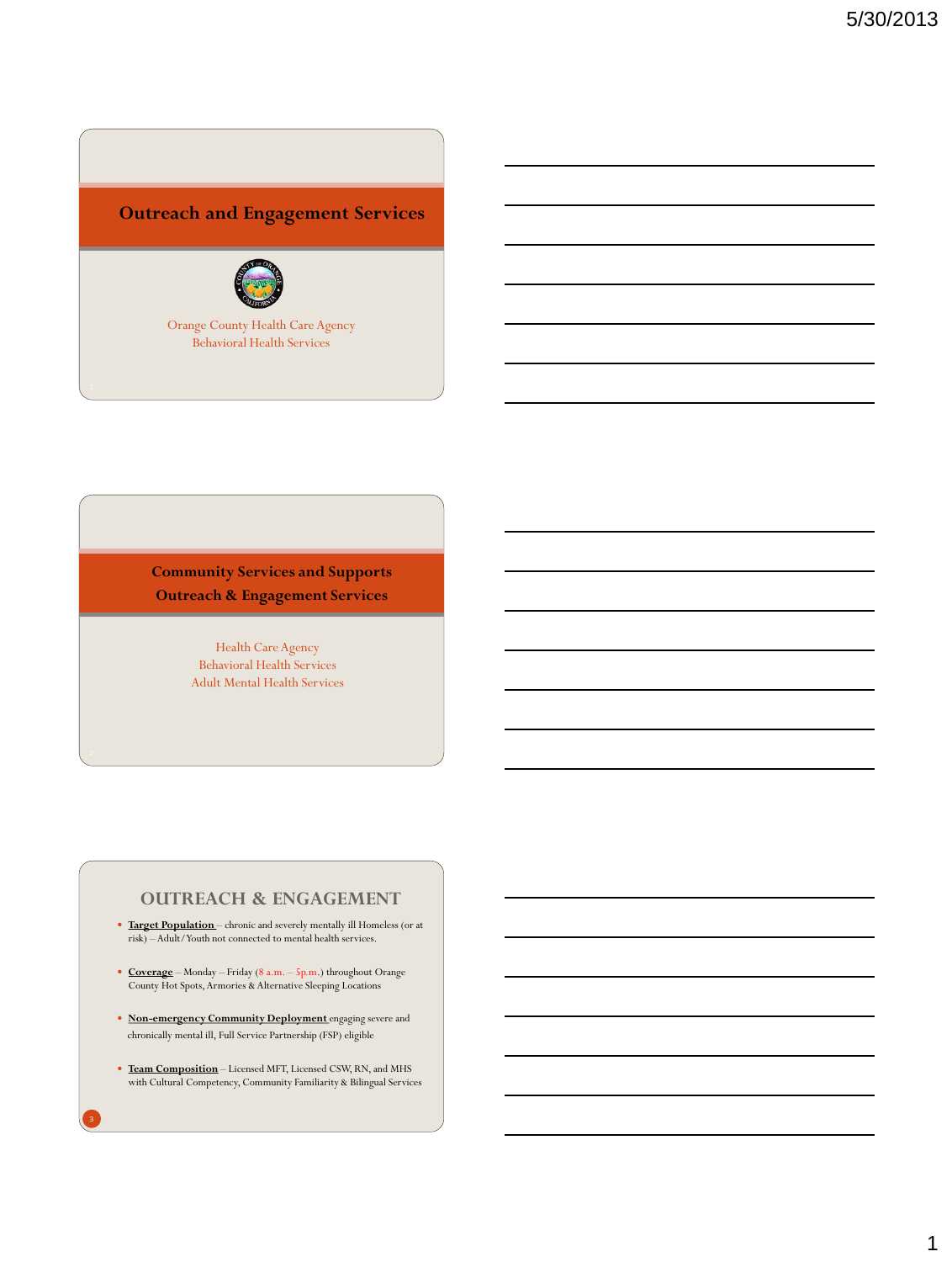# **OUTREACH & ENGAGEMENT**

#### **Services**

- **Children and Youth** (under 18)
	- Respond to School and Parent Referrals
	- Evaluate Individual & Family Needs
	- Reduce Barriers and Link to Services
- **Transitional Age Youth** (18 25)
	- Respond to Community Referrals
	- Recovery, Strength-Based Approach
	- Connect & Sustain Linkages to Services
- **Adults & Older Adults** (26+) Respond to Community Referrals
	- Evaluate Needs & Determine Services (Best Fit)
	- Community Integration

# PARTNERSHIP

#### **Sheriff/Police Departments**

- $\bullet$  Enhance Responsiveness to Community Referrals
- Ride Alongs
- Expedite Access to Services
- Increase Knowledge of Available Services
- Targeted Street Outreach
- Combined Quarterly Meetings
	- Share Knowledge
	- Process Improvement

## **OUTREACH & ENGAGEMENT COLLABORATIONS**

- Community (Library, Parks & Rec., Businesses, APS, Churches)
- County Clinics
- Hospitals Emergency Rooms (High Utilizers)
- Probation/Parole/Public Defender
- County CAT/PE&I/REACH
- Armories & Alternate Sleeping Locations
- Veterans Administration
- Homeless Court
- OC Environmental Corps & Employment Works
- The Homeless ( $2<sup>nd</sup>$  and  $3<sup>rd</sup>$  Generations)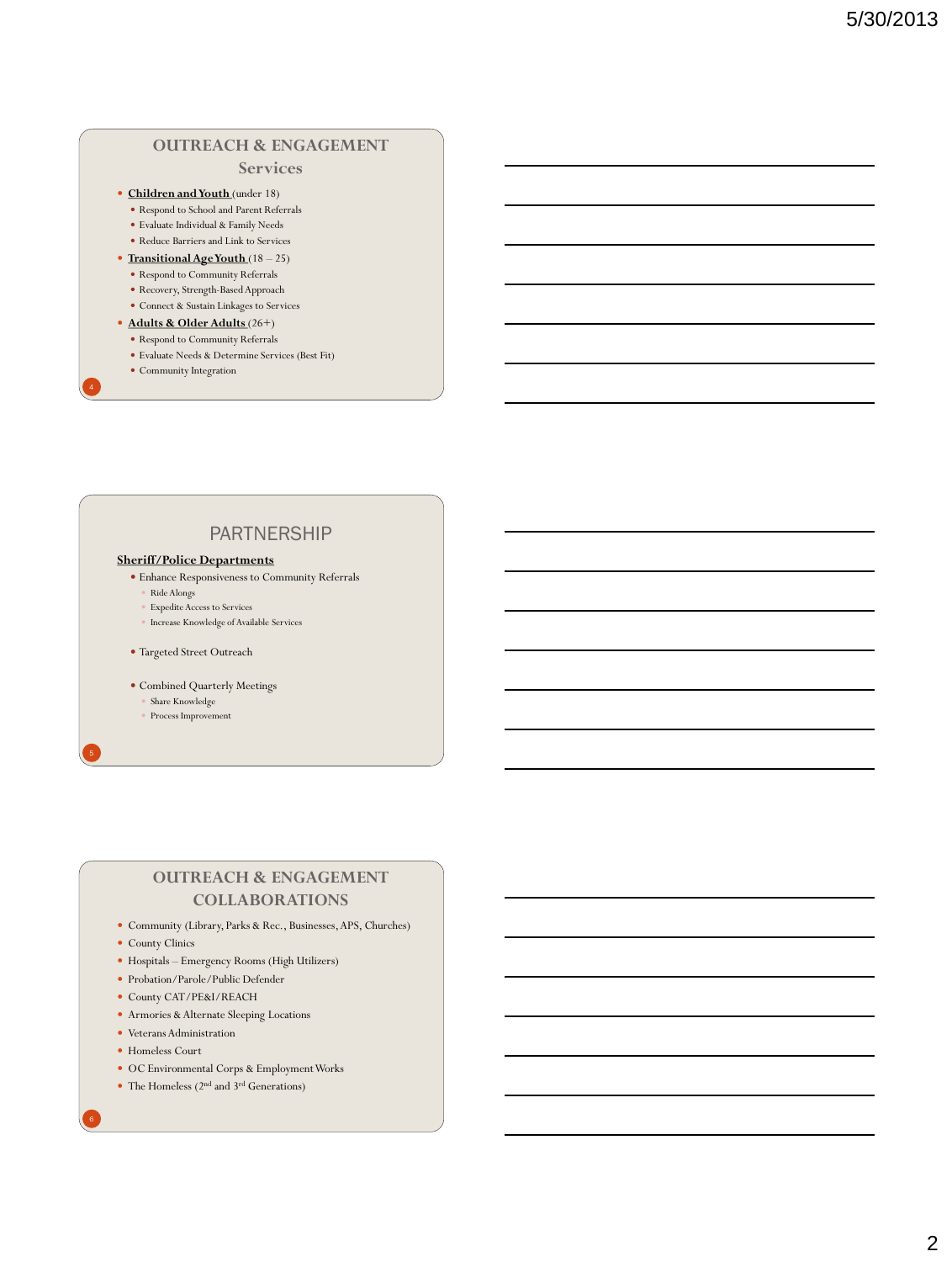## **Prevention and Early Intervention Outreach & Engagement Services-REACH**

Orange County Health Care Agency Behavioral Health Services Prevention & Intervention Division

#### **REACH Outreach & Engagement Team**

- **R**isk-Reduction **E**ducation **A**nd **C**ommunity **H**ealth (REACH)
- Target population-Adults at risk of behavioral health problems residing in Orange County experiencing homelessness, living in transitional living situations or currently at risk of homelessness
- The O&E Team consists of a team of 3 Mental Health Workers, 3 Masters level clinical staff, 3 Nurses and a Program Supervisor

### **REACH Outreach & Engagement Team**

- $\bullet~$  REACH O&E services uses multiple strategies to support access to appropriate community services while promoting behavioral health wellness by enhancing healthy coping skills. Services include:
- $\bullet\,$  Street Outreach and Engagement throughout Orange County
- Wellness screens by nurses including blood glucose testing and blood pressure and referrals to community health clinics
- Case management services
- $\bullet~$  Seeking Safety psycho-educational groups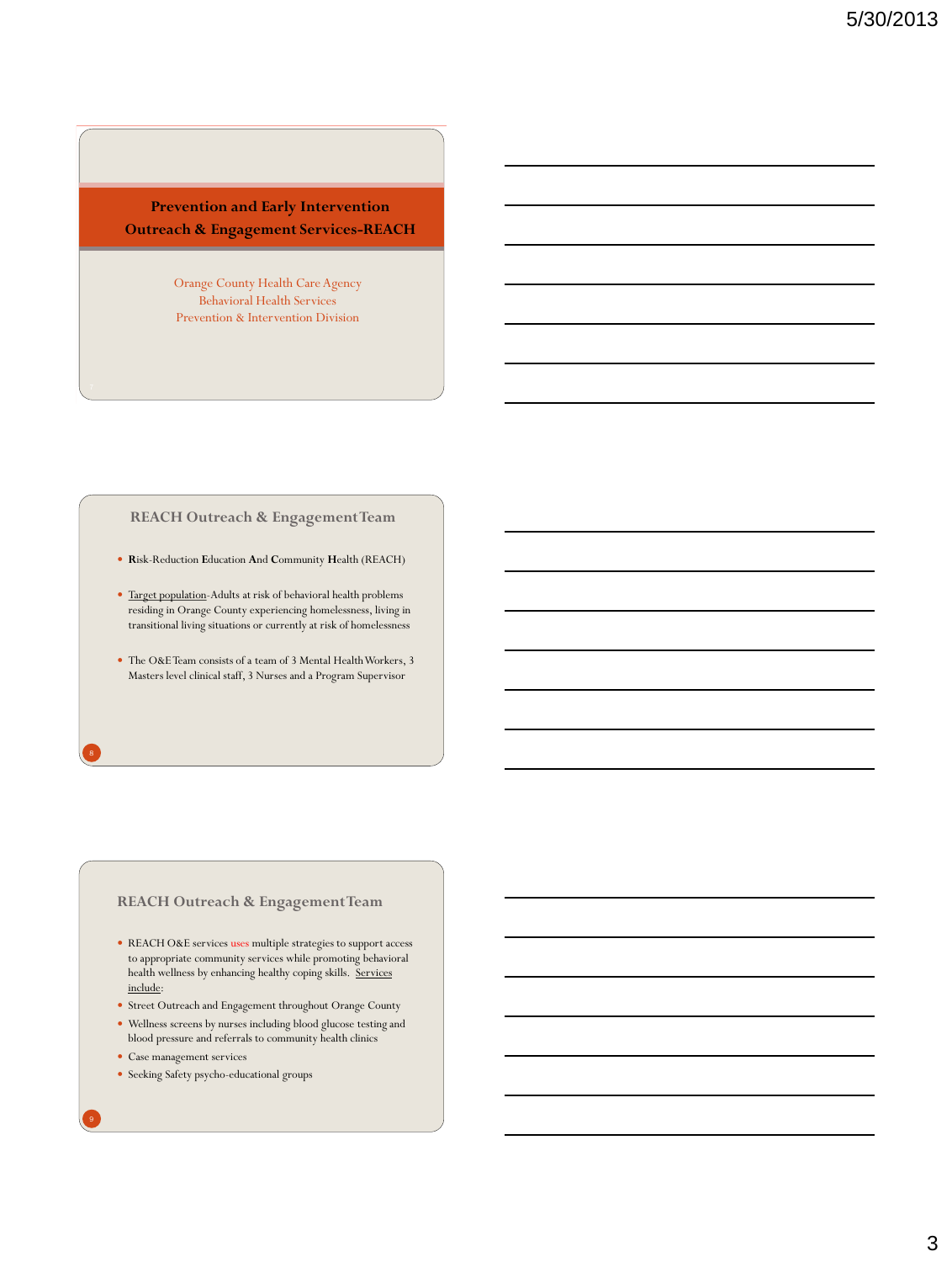### **REACH Outreach & Engagement Team**

- REACH provides outreach and engagement services throughout Orange County at a variety of sites including:
- Community food sites
- Armories, shelters and transitional housing programs
- Civic Center
- Community parks
- $\bullet~$  Programs that serve our priority population

**Prevention and Early Intervention Contracted Outreach and Engagement Services**

> Orange County Health Care Agency Behavioral Health Services Prevention & Intervention Division

### **Contracted Outreach and Engagement**

- 1. Child Abuse Prevention Center (CAPC) (0-18)
- 2. Latino Health Access (LHA) (18+)
- 3. Multi-Ethnic Collaborative of Community Agencies (MECCA) – (25+ and cultural groups)
- 4. Orange County Asian Pacific Islander (OCAPICA) (TAY and Adults)
- 5. Western Youth Services (WYS) (TAY)